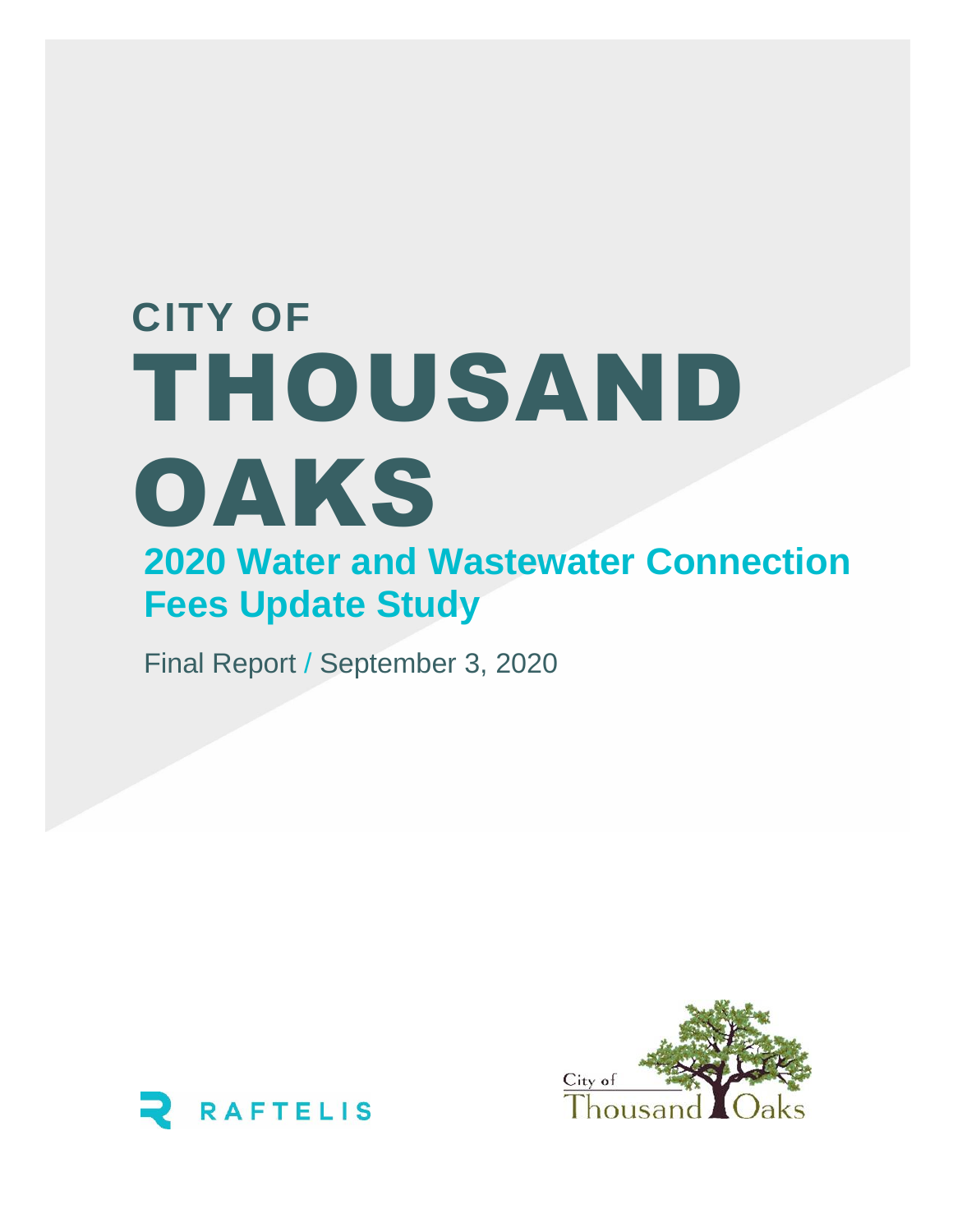# **Table of Contents**

| 1 <sub>1</sub> |  |
|----------------|--|
| 1.1.           |  |
| 1.2.           |  |
| 1.3.           |  |
| 2.             |  |
| 2.1.           |  |
| 2.2.           |  |
| 2.3.           |  |
| 3.             |  |
| 3.1.           |  |
| 3.2.           |  |
| 3.3.           |  |
| 3.4.           |  |
| $\mathbf{4}$ . |  |
| 4.1.           |  |
| 4.2.           |  |
| 5.             |  |
| 5.1.           |  |
| 5.2.           |  |
| 6.             |  |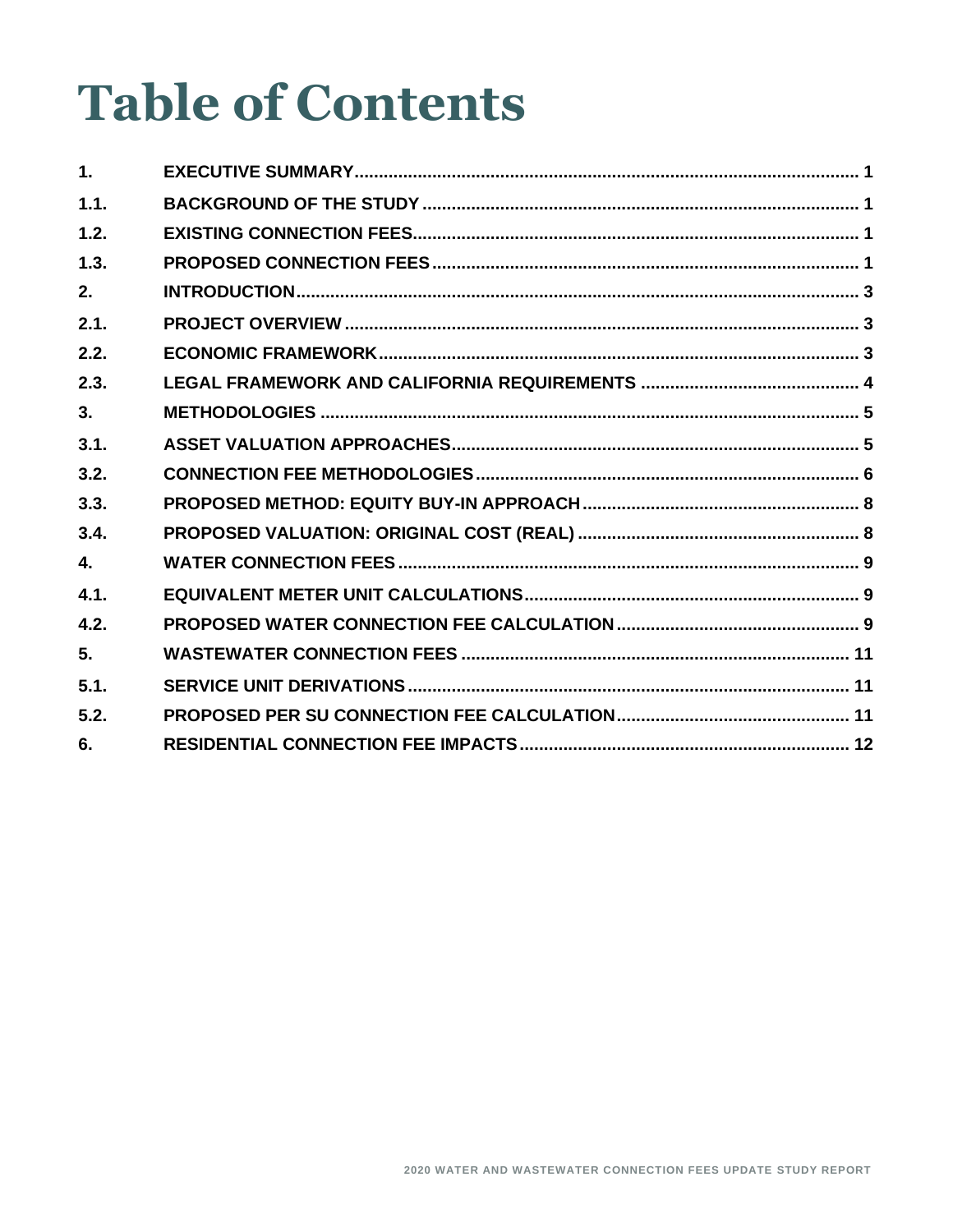## **List of Tables**

## **List of Figures**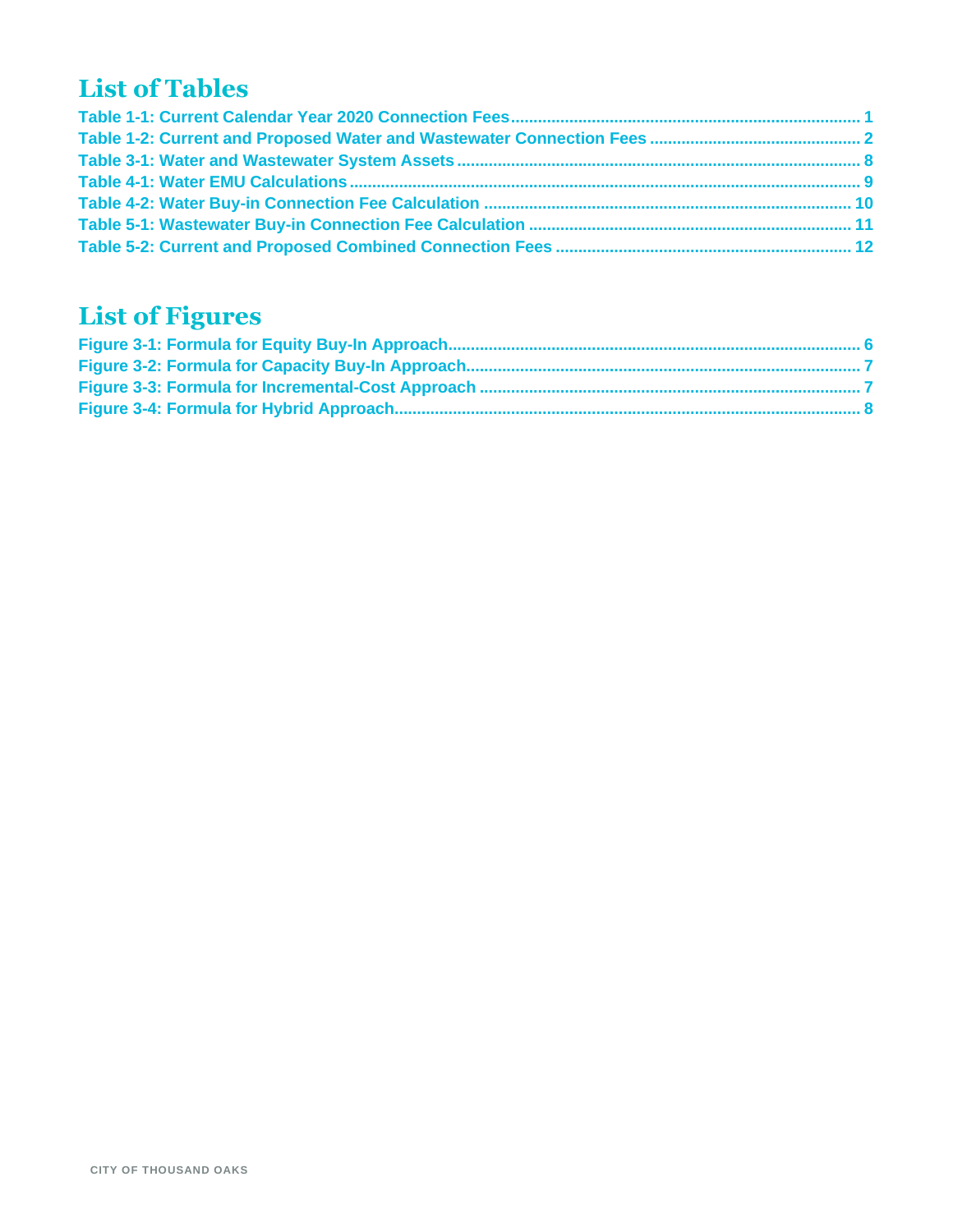This page intentionally left blank to facilitate two-sided printing.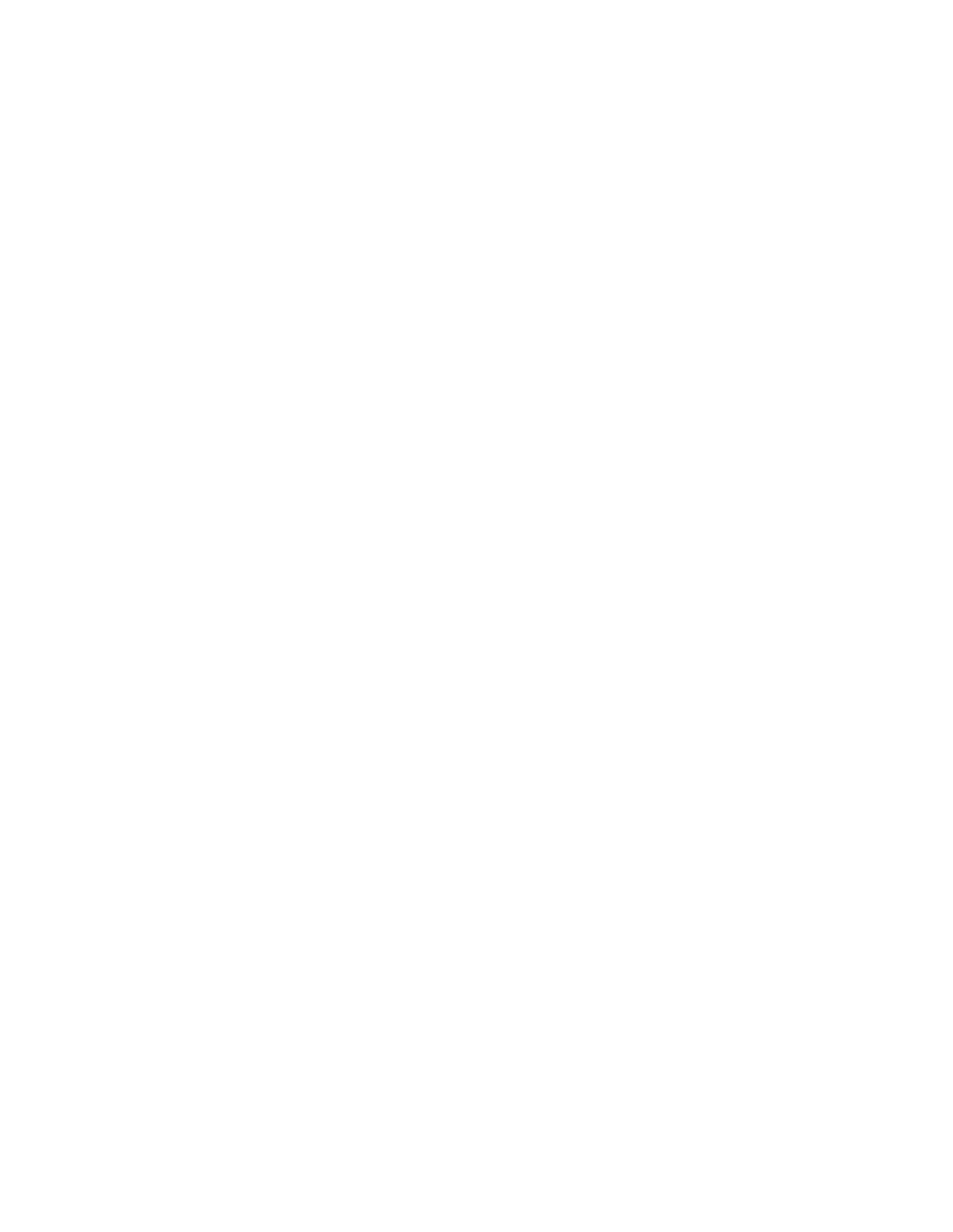# <span id="page-5-0"></span>**1. Executive Summary**

### <span id="page-5-1"></span>**1.1. Background of the Study**

The City of Thousand Oaks (City) provides water service to approximately 17,000 water connections as well as wastewater service to about 38,000 wastewater connections. In conjunction with the Water and Wastewater Financial Plan Update Study, the City also engaged Raftelis to conduct a Water and Wastewater Connection Fees Update Study. The City last updated its connections fees in 2013. Raftelis conducted this connection fee study using updated asset valuation data in order to develop proposed connection fees that accurately reflect changes in the water and wastewater system asset bases since the prior study in 2013.

Connection fees are one-time fees, collected as a condition of establishing a new connection to the City's systems. The purpose of these fees is to pay for development's share of the costs of existing and/or new facilities. These fees are designed to be proportional to the demand placed on the systems by the new connections. The recommended connection fees for the City reflect the reasonable costs of providing access to the water and wastewater system, and are of proportional benefit to the property being charged. This report documents the data, methodology, and results of this Water and Wastewater Connection Fees Update Study.

## <span id="page-5-2"></span>**1.2. Existing Connection Fees**

The methodology for calculating the existing water and wastewater connection fees was the Equity Buy-In Method, which essentially calculates the cost of new development buying into the value of the existing system. Raftelis' valuation of the City's water and wastewater system was based on the original cost (adjusted for inflation) of each system's fixed assets. The City was projecting minimal additional development in 2013 and the capacity of each system was sufficient to meet the needs of such growth. [Table 1-1](#page-5-4) provides the current connection fees for each system. Fees have been increased annually since the prior connection fee study based on the annual change in the Engineering News-Record (ENR) Construction Cost Index (CCI) for Los Angeles.

#### **Table 1-1: Current Calendar Year 2020 Connection Fees**

<span id="page-5-4"></span>

| Enterprise | <b>Current Connection</b><br>Fee (per unit) $\mathbf{r}$ | Unit                                  |
|------------|----------------------------------------------------------|---------------------------------------|
| Water      | \$8,600                                                  | <b>Equivalent Meter</b><br>Unit (EMU) |
| Wastewater | \$8,455                                                  | Service Unit (SU)                     |

### <span id="page-5-3"></span>**1.3. Proposed Connection Fees**

Because the City continues to project minimal growth in development, Raftelis calculated proposed water and wastewater fees using the Equity Buy-In Method. This approach is consistent with the methodology used in the prior 2013 study to calculate the existing water and wastewater connection fees. The buy-in method entails calculating the net system value (asset value less outstanding debt principal) and then dividing by the relevant units of service (Equivalent Meter Units [EMU] for water and Service Units [SU] for wastewater) to determine the proposed connection fee. The current and proposed per unit connection fees are shown below in [Table 1-2.](#page-6-0)

While the proposed wastewater connection fee per SU represents an increase of \$442 over the current fees, the proposed water fee per EMU is decreasing by \$385. Resultantly, a single family residential new connection (one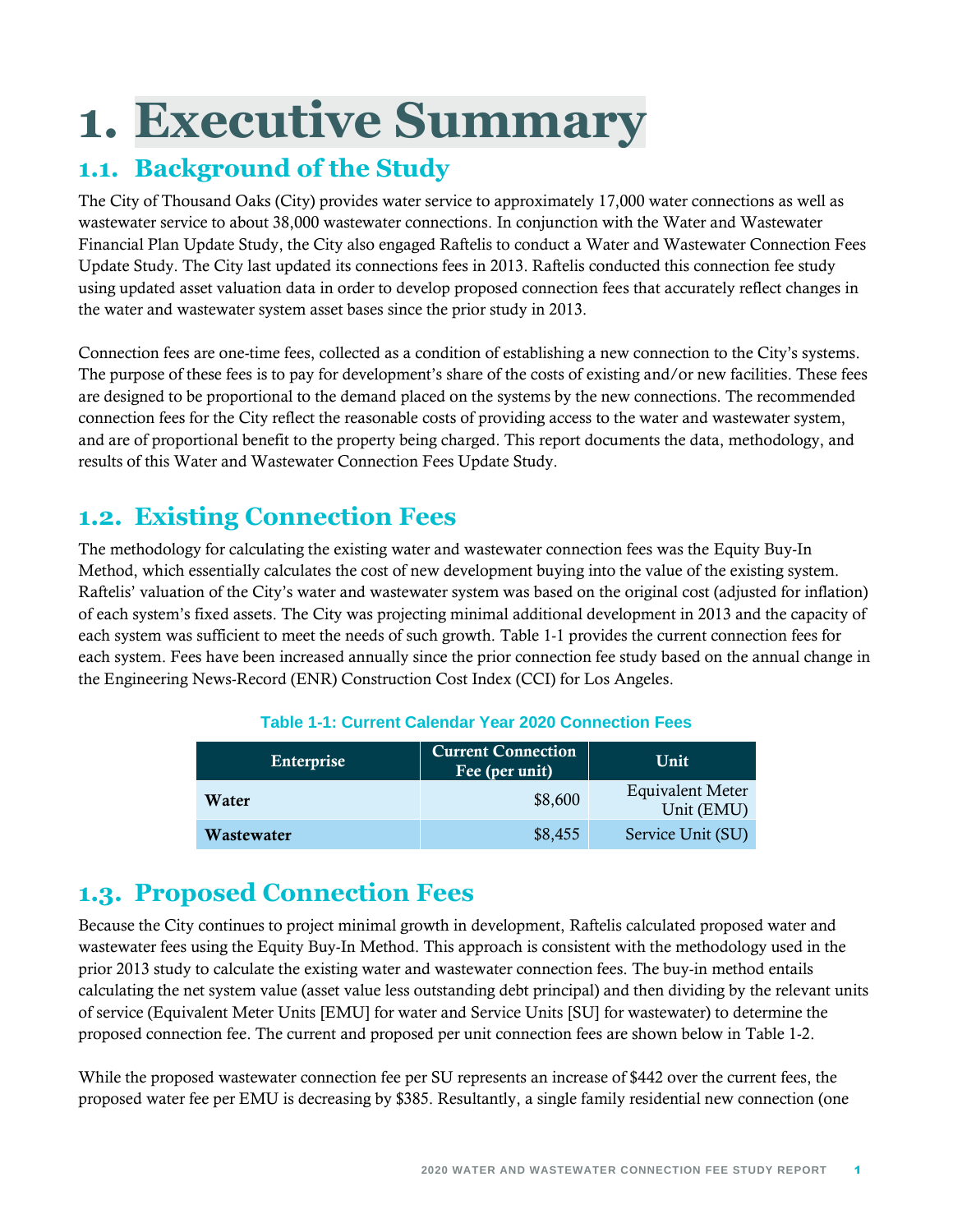wastewater SU with a 3/4" water meter) with both water and wastewater service provided by the City of Thousand Oaks will see a total increase of \$57 in combined water and wastewater connection fees.

<span id="page-6-0"></span>

| Line<br>No. | Enterprise                      | <b>Current per Unit</b><br><b>Connection Fee</b> | <b>Proposed per Unit</b><br><b>Connection Fee</b> | <b>Difference</b> |
|-------------|---------------------------------|--------------------------------------------------|---------------------------------------------------|-------------------|
|             | Water                           | \$8,600/EMU                                      | \$8,215/EMU                                       | (\$385)           |
| 2           | Wastewater                      | \$8,455/SU                                       | \$8,897/SU                                        | \$442             |
| 3           | <b>Combined Connection Fees</b> | \$17,055                                         | \$17,112                                          | \$57              |

#### **Table 1-2: Current and Proposed Water and Wastewater Connection Fees**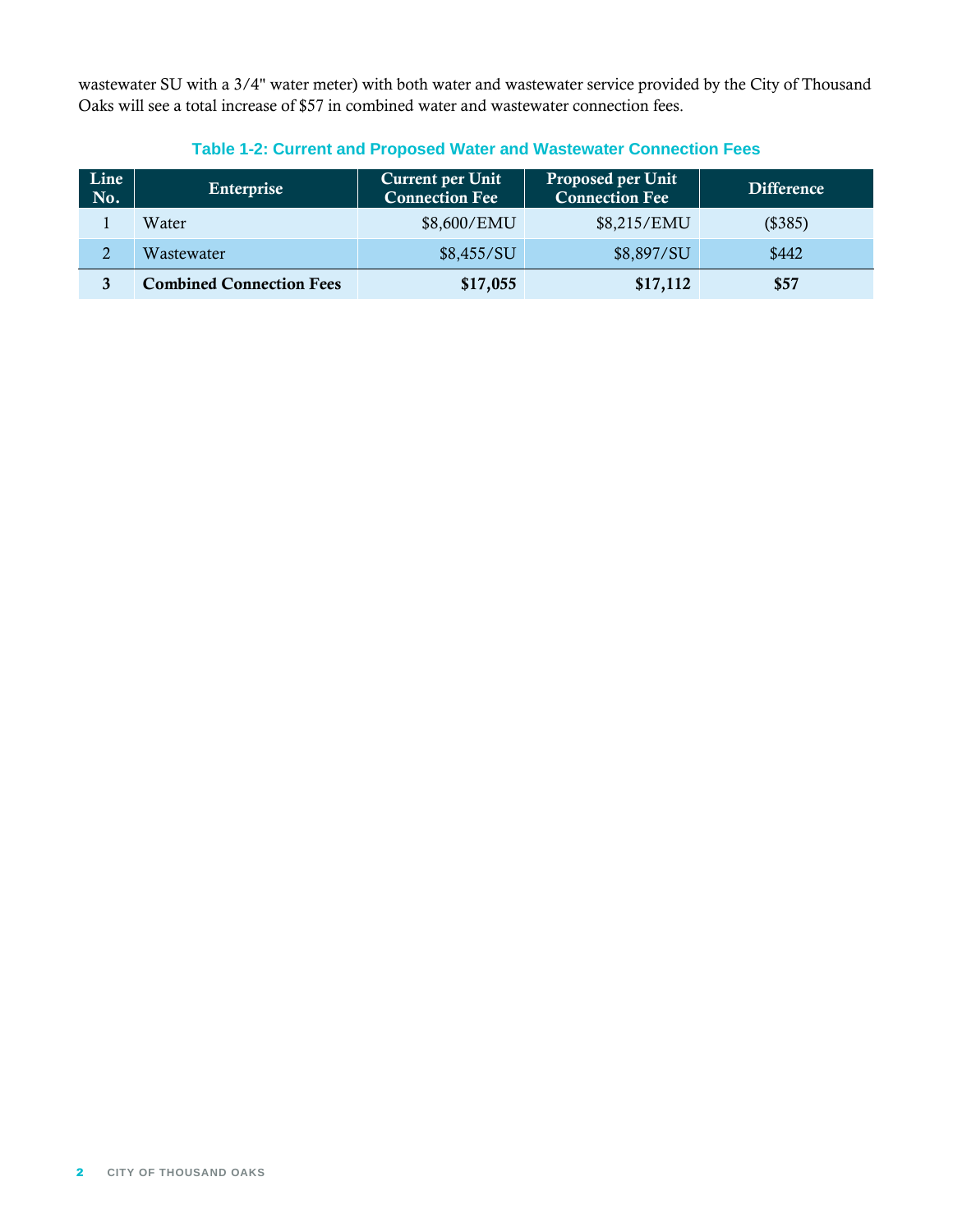# <span id="page-7-0"></span>**2. Introduction**

### <span id="page-7-1"></span>**2.1. Project Overview**

Connection fees are also commonly known as developer fees, development impact fees, connection fees, tap fees, and system development charges, among others. All are one-time capital charges, assessed against a new development, to recover the proportional share of capital facility investment, previously constructed by a utility (or will be constructed), to accommodate growth. Connection fees are codified in the California Government Code Sections 66013, 66016, 66022, and 66023. Connection fees must reflect the link between the fee imposed on, and the benefit received by, a new connection to the system. The fee charged may not exceed the proportional share of costs associated with providing the service. There are broadly three different methodologies to calculate connection fees: Buy-In, Incremental, and Hybrid; with variations of each dictated by local community and system characteristics, as well as policy objectives. Utilities have broad latitude in the method and approach used to calculate fees provided the fees reflect the benefit and do not exceed the proportional share of costs for providing service to the connection.

Connection fees are one-time fees, collected as a condition of establishing a new connection to the City's systems. The purpose of these fees is to pay for development's share of the costs of existing and/or new facilities. These fees are designed to be proportional to the demand placed on the systems by the new connections. The recommended connection fees for the City do not exceed the estimated reasonable costs of providing the facilities for which they are collected and are of proportional benefit to the property being charged. This report documents the data, methodology, and results of the Water and Wastewater Connection Fees Update Study.

The City of Thousand Oaks (City) provides water service to approximately 17,000 water connections as well as wastewater service to about 38,000 wastewater connections. The City's current water and wastewater system infrastructure is largely sufficient to accommodate projected growth. In conjunction with the Water and Wastewater Financial Plan Update Study, the City also engaged Raftelis to conduct a Water and Wastewater Connection Fees Update Study. The City last updated its connections fees in 2013. Raftelis conducted this connection fee study using updated asset valuation data in order to develop proposed connection fees that accurately reflect changes in the water and wastewater system asset bases since the prior study in 2013.

### <span id="page-7-2"></span>**2.2. Economic Framework**

For publicly owned systems, most of the assets are typically paid for by the contributions of existing customers through rates, charges, securing debt, and taxes. In service areas that incorporate new customers, the infrastructure developed by previous customers is generally extended towards the service of new customers. Existing customers' investment in the existing system connection allows newly connecting customers to take advantage of unused surplus connection. To further economic equality amongst new and existing customers, new connectors will typically "buy-in" to the existing and pre-funded facilities based on the existing assets, effectively putting them on par with existing customers. In other words, the new users are buying into the existing system based on the value of existing assets to continue to provide the same level of service to new customers through repairs, expansions, and upgrades to the system.

The basic economic philosophy behind connection fees is that the costs of providing service should be paid for by those that receive utility from the product. To effect fair distribution of the value of the system, the charge should reflect a reasonable estimate of the cost of providing connection to new users and not unduly burden existing users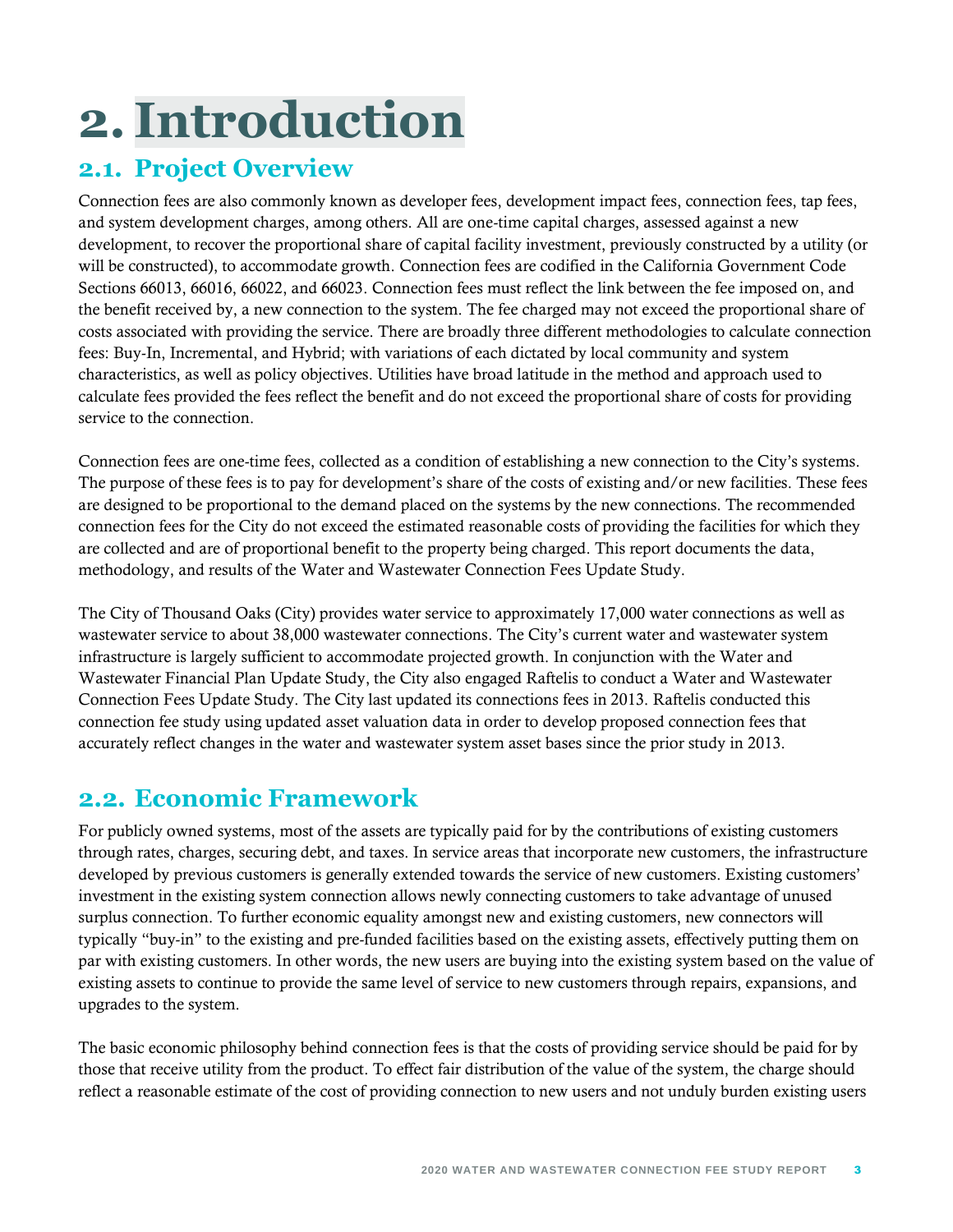through a comparable rate increase. Accordingly, many utilities make this philosophy one of their primary guiding principles when developing their connection fee structure.

The philosophy that service should be paid for by those that receive utility from the product is often referred to as "growth-should-pay-for-growth." The principal is summarized in the American Water Works Association (AWWA) Manual M26: Water Rates and Related Charges:

*The purpose of designing customer-contributed-capital system charges is to prevent or reduce the inequity to existing customers that results when these customers must pay the increase in water rates that are needed to pay for added plant costs for new customers. Contributed capital reduces the need for new outside sources of capital, which ordinarily has been serviced from the revenue stream. Under a system of contributed capital, many water utilities are able to finance required facilities by use of a 'growth-pays-for-growth' policy.*

This principle, in general, applies to water, wastewater, and storm drainage systems. In the excerpt above, customer-contributed-capital system charges are equivalent to connection fees.

### <span id="page-8-0"></span>**2.3. Legal Framework and California Requirements**

In establishing connection fees, it is important to understand and comply with local laws and regulations governing the establishment, calculation, and implementation of them. The following sections summarize the regulations applicable to the development of connection fees for the City.

Connection fees must be established based on a reasonable relationship to the needs and benefits brought about by the development or expansion. Courts have long used a standard of reasonableness to evaluate the legality of development charges. The basic statutory standards governing connection fees are embodied by California Government Code Sections 66013, 66016, 66022, and 66023. Government Code Section 66013 contains requirements specific to determining utility development charges:

*Notwithstanding any other provision of law, when a local agency imposes fees for water connections or sewer connections, or imposes capacity charges, those fees or charges shall not exceed the estimated reasonable cost of providing the service for which the fee or charge is imposed, unless a question regarding the amount the fee or charge in excess of the estimated reasonable cost of providing the services or materials is submitted to, and approved by, a popular vote of two-thirds of those electors voting on the issue.* 

Section 66013 also includes the following general requirements:

- Local agencies must follow a process set forth in the law, making certain determinations regarding the purpose and use of the charge; they must establish a nexus or relationship between a development project and the public improvement being financed with the charge.
- The capacity charge revenue must be segregated from the general fund in order to avoid commingling of capacity fees and the General Fund.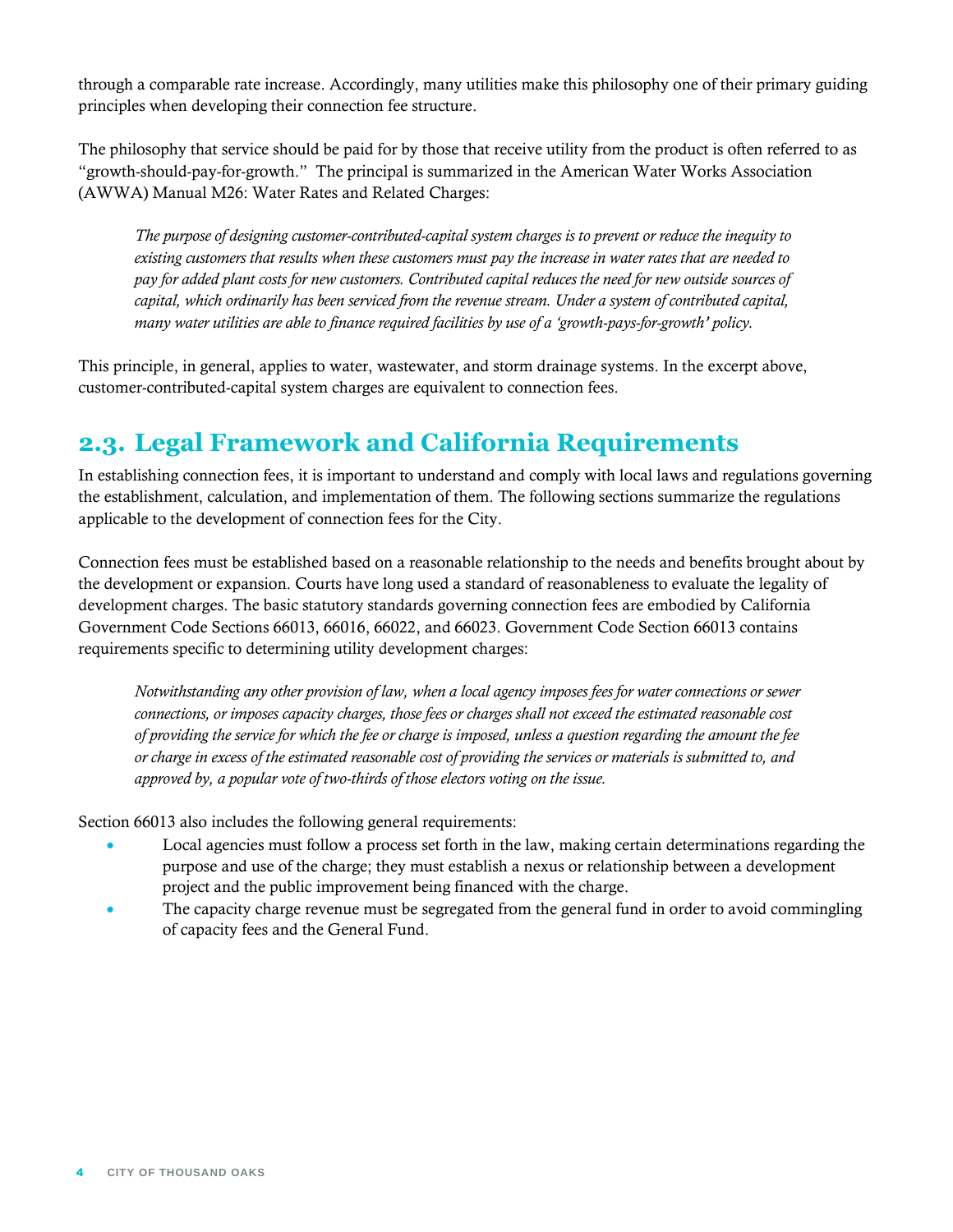# <span id="page-9-0"></span>**3. Methodologies**

There are two primary steps in calculating connection fees: (1) determining the value and/or cost of capital required to serve new connections or accommodate an increase in density generated by in-fill projects, and (2) allocating those values and/or future costs equitably to various types of connections based on the demand placed on the utilities' systems.

There are three general methodologies that are widely used to develop connection fees. These are the "Buy-In Method", the "Incremental-Cost Method", and the "Hybrid Method" (which combines elements of both the Buy-In Method and Incremental-Cost Method). Note that the Buy-In Method includes two similar but distinct variations, the "Equity Buy-In Method" and "Capacity Buy-In Method."

### <span id="page-9-1"></span>**3.1. Asset Valuation Approaches**

There are various methods employed to estimate the asset value of existing facilities and derive an updated connection fee based on the existing asset value. The principal methods commonly used to value a utility's existing assets are Original Cost (nominal), Original Cost (real), Original Cost Less Depreciation (nominal), and Original Cost Less Depreciation (real).

#### **ORIGINAL COST (NOMINAL)**

The principal advantages of Original Cost (nominal) valuation are relative simplicity and stability since the recorded costs of fixed assets are held constant. The major criticism levied against Original Cost (nominal) is the disregard of changes in the time value of money, and future capital costs, which are attributable to inflation and other factors. As evidenced by history, prices tend to increase rather than to remain constant or decrease. This situation may be exacerbated since most water and sewer systems are developed over time on a piecemeal basis as demanded by the customer base and service area growth. Consequently, each asset addition is paid for with dollars of different purchasing power. When these outlays are added together to obtain a plant value, the result can be misleading. Additionally, Original Cost (nominal) does not account for the depreciation of facilities and other assets as they age which may not be representative of the state of the systems. We discuss depreciation in further detail below.

#### **ORIGINAL COST (REAL)**

Changes in the value of the dollar over time, represented by general inflation, is recognized by Original Cost (real) valuation. The Original Cost (real) represents the original purchase cost of the existing water and sewer facilities adjusted for inflation using the ENR Cost Construction Index (CCI) . This approach recognizes price level changes that have occurred since plant construction and subsequent investments. An obvious advantage of this approach is that it accounts for changes in the value of money over time. However, it does not account for the depreciation of facilities and system assets.

#### **ORIGINAL COST LESS DEPRECIATION (NOMINAL)**

The current value of water and wastewater facilities is also materially affected by the effects of age. All assets have estimated useful lives, which vary by type. For example, pumps may have a 20-year life, buildings of 50 years, and pipeline of 80 years. Each year an asset is devalued by the fraction of its useful life to original cost. At the end of an asset's useful life it is worth zero dollars on paper, though it may still be in service. Depreciation accounts for estimated devaluation in system assets caused by wear and tear, decay, inadequacy, and obsolescence. To provide appropriate recognition of the effects of depreciation on existing water and sewer systems, the Original Cost (nominal) valuation can be expressed net of depreciation to yield Original Cost Less Depreciation (nominal).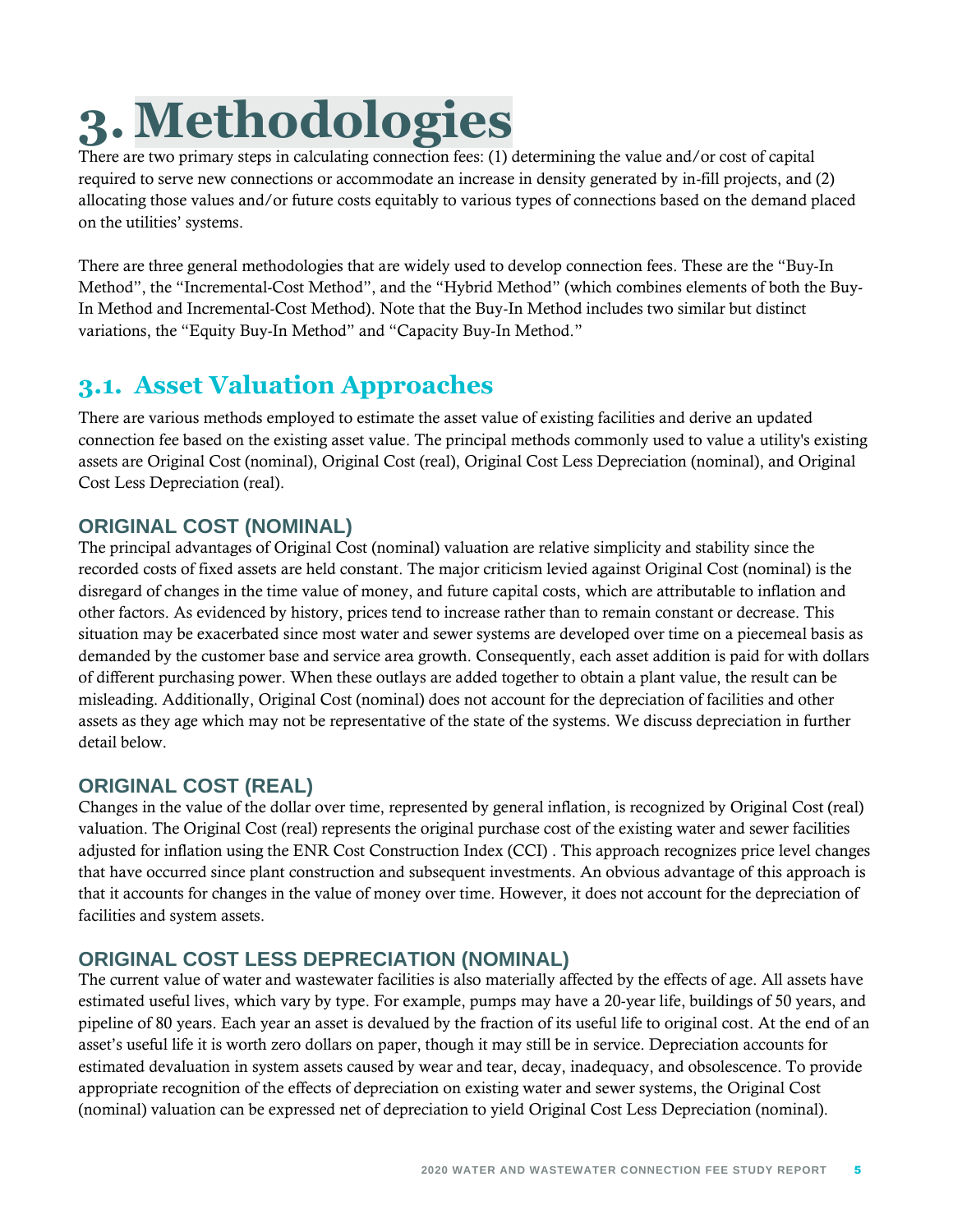Accumulated depreciation was provided for each asset by City staff, and was used to deduct losses in valuation based on age or condition, from the respective Original cost of each asset.

#### **ORIGINAL COST LESS DEPRECIATION (REAL)**

Original Cost Less Depreciation (real) is identical to the Original Cost Less Depreciation (nominal) valuation method, with the exception that asset cost and asset depreciation is in today's dollars rather than the value of the dollar when the asset was placed in service. Original cost and depreciation are inflated using the ENR CCI to reflect today's dollars. Depreciation is also adjusted for inflation and subtracted from the asset's value to yield Original Cost Less Depreciation (real). This allows for an accounting of system assets in present value, while also accounting for proportional devaluation via depreciation.

## <span id="page-10-0"></span>**3.2. Connection Fee Methodologies**

#### **EQUITY BUY-IN METHOD**

The Equity Buy-In Method is based on the premise that new customers are entitled to service at the same price as existing customers. Under this approach, new customers pay only an amount equal to the current system value based on one of the four asset valuation methodologies discussed above. This net investment, or value of the system, is then divided by the current demand of the system to determine the Buy-In cost per equivalent unit.

For example, if the existing system has 100 units of average usage and the new connector uses an equivalent unit, then the new customer would pay 1/100 of the total value of the existing system. By contributing this connection fee, the new connector has bought into the existing system. The user has effectively acquired a financial position on par with existing customers and will face future capital re-investment on equal financial footing with those customers. This approach is suitable when: (1) agencies have built most of their facilities and only a small portion of future facilities are needed for build-out, (2) agencies do not have a detailed adopted long-term capital improvement plan, or (3) the "build-out" date is so far out in the future that it is difficult to accurately project growth and required facilities with precision. [Figure 3-1](#page-10-1) shows the framework for calculating the Buy-In connection fee. In the figure below, the units of service labeled MEU represents "meter equivalent units."

<span id="page-10-1"></span>

#### **CAPACITY BUY-IN METHOD**

The Capacity Buy-In Method is based on the same premise as that for the Equity Buy-In Method – that new customers are entitled to service at the same rates as existing customers. The difference between the two approaches is that for the Capacity Buy-In Approach, for each major asset, the value is divided by its capacity. This approach presents a major challenge as determining the capacity of each major asset may be problematic or not available. The system is designed for peak use and customer behavior fluctuates based on economic and weather conditions. [Figure 3-2](#page-11-0) shows the framework for calculating a fee based on the Capacity Buy-In Method.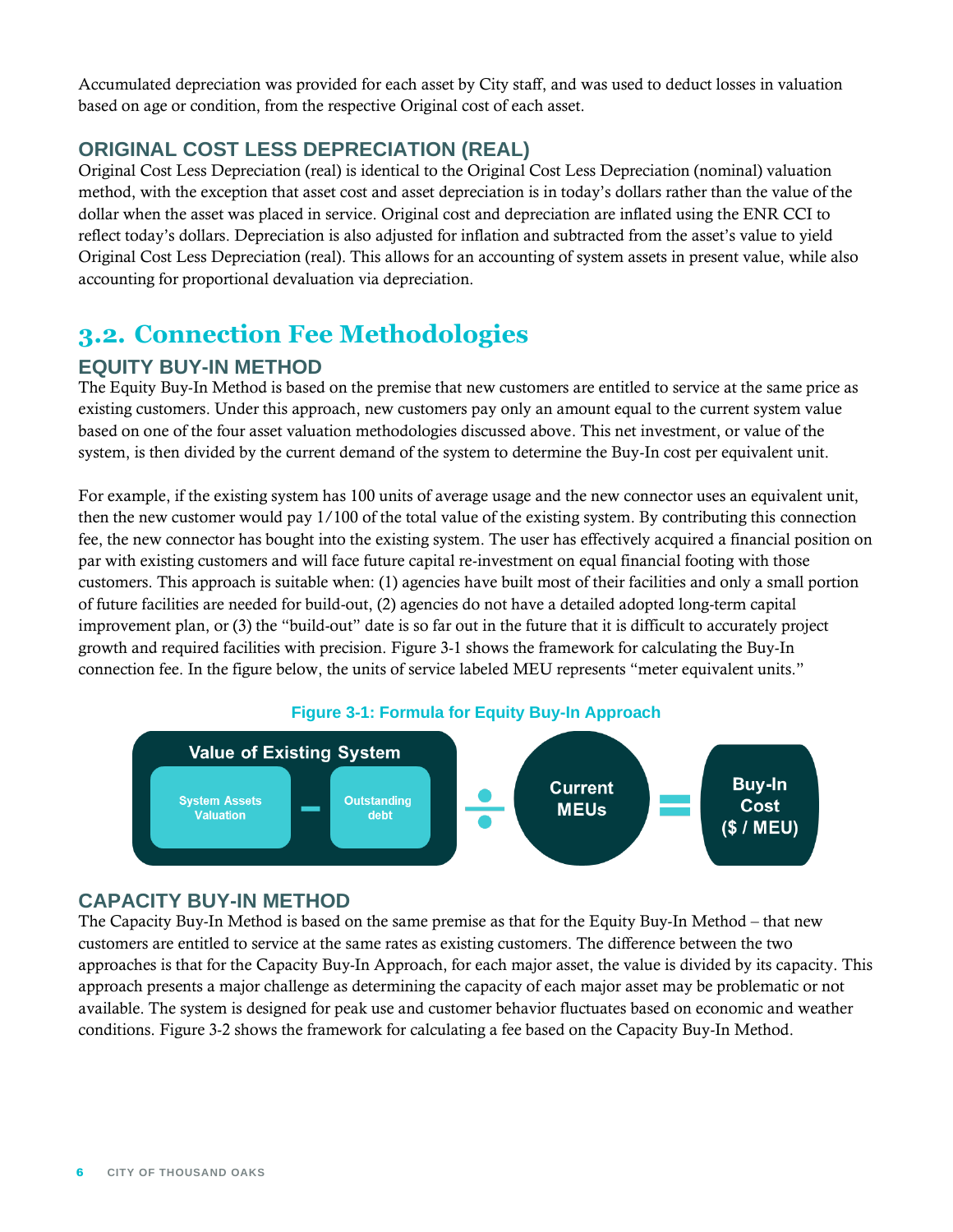<span id="page-11-0"></span>

#### **INCREMENTAL-COST METHOD**

The Incremental-Cost Method states that new development (new users) should pay for the additional capacity and expansions necessary to accommodate them. This method is typically used when there are specific capital improvements needed to furnish growth for development. Under the Incremental-Cost Method, growth-related capital improvements are allocated to new development based on their estimated usage or capacity requirements, irrespective of the value of past investments made by existing customers.

For instance, if it costs X dollars (\$X) to provide 100 additional equivalent units of capacity for average usage and a new connector uses one of those equivalent units, then the new user would pay \$X/100 to connect to the system. In other words, new customers pay the incremental cost of capacity. Incorporating the use of this method is generally included when detailed facilities are identified for the capacity required to serve new customers. [Figure](#page-11-1)  [3-3](#page-11-1) shows the framework for calculating the Incremental-Cost connection fee.



<span id="page-11-1"></span>

#### **HYBRID METHOD**

The Hybrid Method is typically used where some capacity is available to serve new growth, but additional expansion is still necessary to accommodate new development. Under the Hybrid Method, the connection fee is based on the summation of the existing capacity and any necessary expansions.

In utilizing this methodology, it is important that system capacity costs are not double-counted when combining costs of the existing system with future costs from the Capital Improvement Program (CIP). CIP costs associated with repair and replacement of the existing system should not be included in the calculation unless specific existing facilities which will be replaced through the CIP can be isolated and removed from the existing asset inventory and cost basis. In this case, the rehabilitative costs of the CIP essentially replace the cost of the relevant existing assets in the existing cost basis. Capital improvements that expand system capacity to serve future customers may be included proportionally to the percentage of the cost specifically required for expansion of the system. [Figure 3-4](#page-12-3) summarizes the framework for calculating the Hybrid connection fee.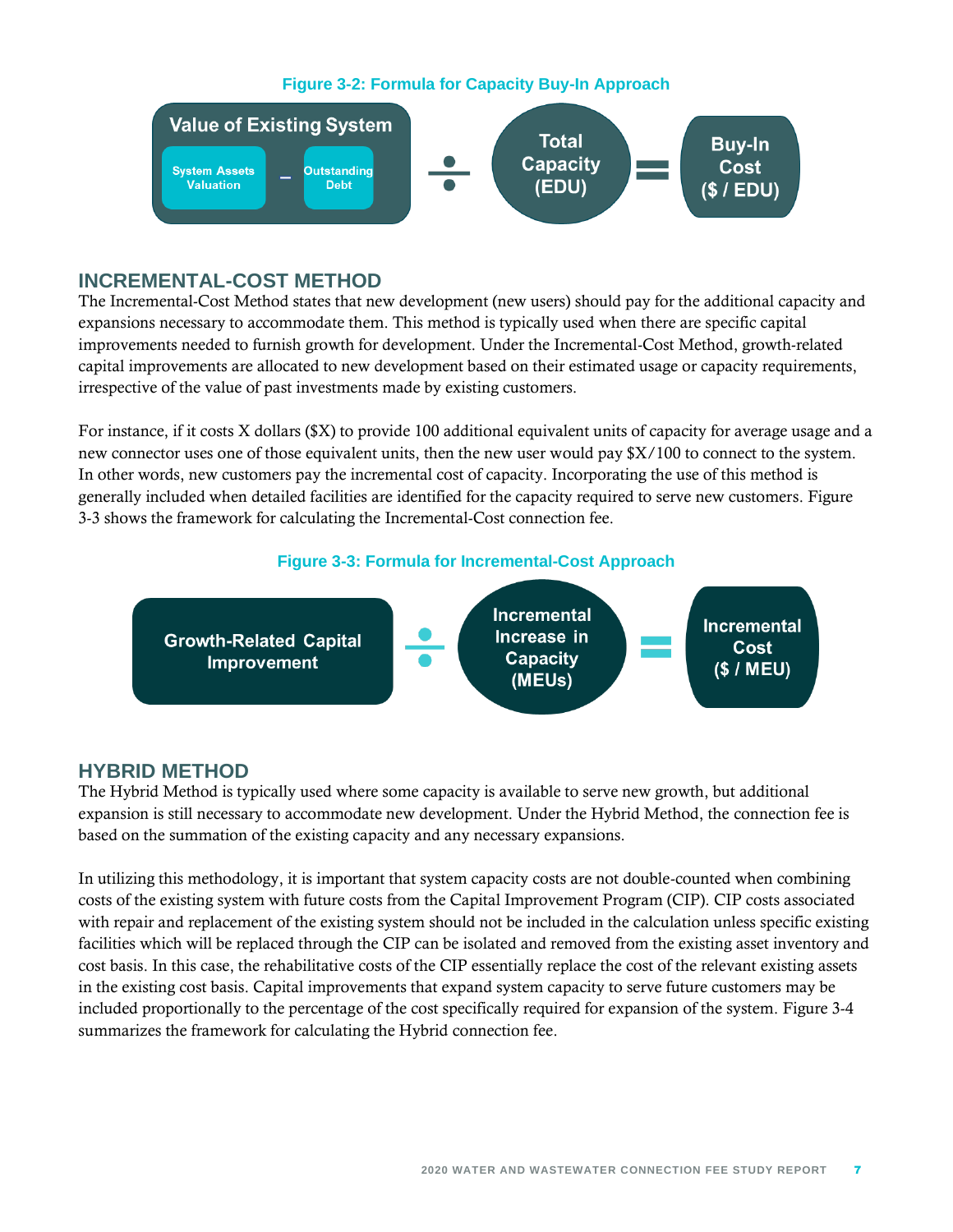#### **Figure 3-4: Formula for Hybrid Approach**

<span id="page-12-3"></span>

### <span id="page-12-0"></span>**3.3. Proposed Method: Equity Buy-In Approach**

The City anticipates minimal account growth and that the current assets have capacity to meet this additional demand over the next few years. Based on this information, it is reasonable and appropriate to determine connections based on the Equity Buy-In Method.

## <span id="page-12-1"></span>**3.4. Proposed Valuation: Original Cost (real)**

The first step in determining the Buy-In connection fee is to determine the value of the existing system. As mentioned above, there are several methods of determining the current value of assets. [Table 3-1](#page-12-2) shows the water and wastewater systems' assets under the four asset valuation methodologies previously discussed. The City provided Raftelis with the original purchase cost and remaining value (i.e. book value), which Raftelis then converted into real dollars using the ENR CCI.

<span id="page-12-2"></span>

| Description                                 | <b>Water System Asset Value</b><br>(2019) | <b>Wastewater System Asset</b><br><b>Value (2019)</b> |
|---------------------------------------------|-------------------------------------------|-------------------------------------------------------|
| <b>Original Cost (nominal)</b>              | \$72,358,182                              | \$223,143,748                                         |
| <b>Original Less Depreciation (nominal)</b> | \$36,662,535                              | \$116,626,880                                         |
| <b>Original Cost (real)</b>                 | \$176,602,549                             | \$483,937,850                                         |
| <b>Original Less Depreciation (real)</b>    | \$69,319,179                              | \$190,443,419                                         |

#### **Table 3-1: Water and Wastewater System Assets**

For the purposes of this Study, Original Cost (real) was used to determine the current value of the water and wastewater statements. Original Cost (real) was estimated by adjusting the original purchase cost of each asset to reflect the original purchase cost in current dollars. This was achieved by escalating the original construction costs using the ENR CCI 20-City average, which reflects the average annual cost increase in construction materials in the Unites States. Raftelis used a CCI value of 11,261 for 2019 to estimate the Original costs in real dollars. The asset valuations used in this study have increased relative to the previous connection fee study in 2013. This is due to both the addition of new assets over the last five years as well as the effect of inflation. Note however that the asset valuation method used in this study is consistent with what was used in the 2013 study.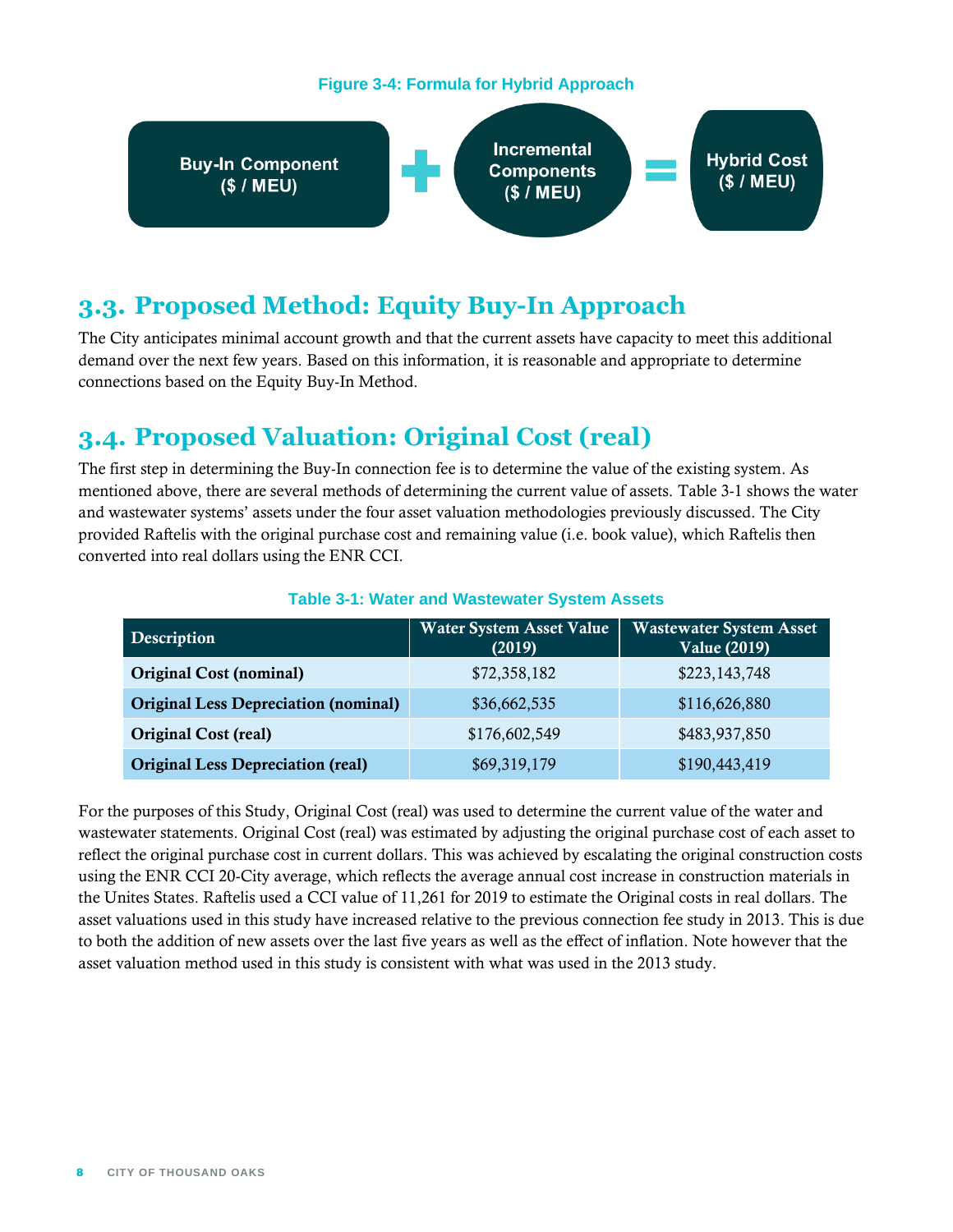# <span id="page-13-0"></span>**4.Water Connection Fees**

## <span id="page-13-1"></span>**4.1. Equivalent Meter Unit Calculations**

To calculate water connection fees for FY 2019 and beyond, Raftelis incorporated data on existing equivalent meter units (EMUs) in the system and system valuation based on Original Cost (real). EMUs convert accounts by meter size into equivalent capacity demand units in order to divide costs equally across customers. The EMUs were calculated by multiplying the FY 2020 meters by meter size by the relevant AWWA capacity ratio for a 3/4" base meter. For example, a 1" meter has the equivalent maximum safe operating flow capacity of 1.67 times a 3/4" meter (50 gpm/ 30 gpm = 1.67) as given in the AWWA Manual M22 Sizing Water Service Lines and Meters, Third Edition. The resulting total EMUs is 21,499.

<span id="page-13-3"></span>

| <b>Water Meter Size</b>      | FY 2020 Meter<br>Count | <b>AWWA Capacity</b><br>(gpm) | <b>AWWA Ratio</b> | <b>EMUs</b> |
|------------------------------|------------------------|-------------------------------|-------------------|-------------|
| $5/8$ " x $3/4$ " or $3/4$ " | 15,398                 | 30                            | 1.00              | 15,398      |
| 1"                           | 1,030                  | 50                            | 1.67              | 1,720       |
| 11/2"                        | 350                    | 100                           | 3.33              | 1,164       |
| 2"                           | 309                    | 160                           | 5.33              | 1,645       |
| 3"                           | 67                     | 350                           | 11.67             | 783         |
| 4"                           | 23                     | 630                           | 21.00             | 484         |
| 6"                           | 7                      | 1300                          | 43.33             | 304         |
| <b>Total Meters/EMUs</b>     | 17,183                 |                               |                   | 21,499      |

#### **Table 4-1: Water EMU Calculations**

The fee charged to a new user to connect to the existing system allows them to use water up to the safe operating maximum flow rate of their respective meter. It is appropriate that the EMUs for the water enterprise be based on AWWA meter capacity ratios to capture potential instantaneous demand, as relying on AWWA meter ratios as a basis for connection fees is a common practice.

### <span id="page-13-2"></span>**4.2. Proposed Water Connection Fee Calculation**

The next step is to calculate the per EMU connection fee. [Table 4-2](#page-14-0) provides the calculation of the water connection fee. Line 1 provides the total asset value (from [Table 3-1\)](#page-12-2) of the system. Outstanding debt principal is normally subtracted from the asset valuation. However, the water enterprise does not currently have any debt, so the total value remains the same (Line 1 and Line 3). The total system value is then divided by the current water EMUs (Line 4) calculated in [Table 4-1](#page-13-3) to arrive at a proposed connection fee per EMU of \$8,215 (Line 5). This represents a slight decrease relative to the current water connection fee per EMU (Line 6).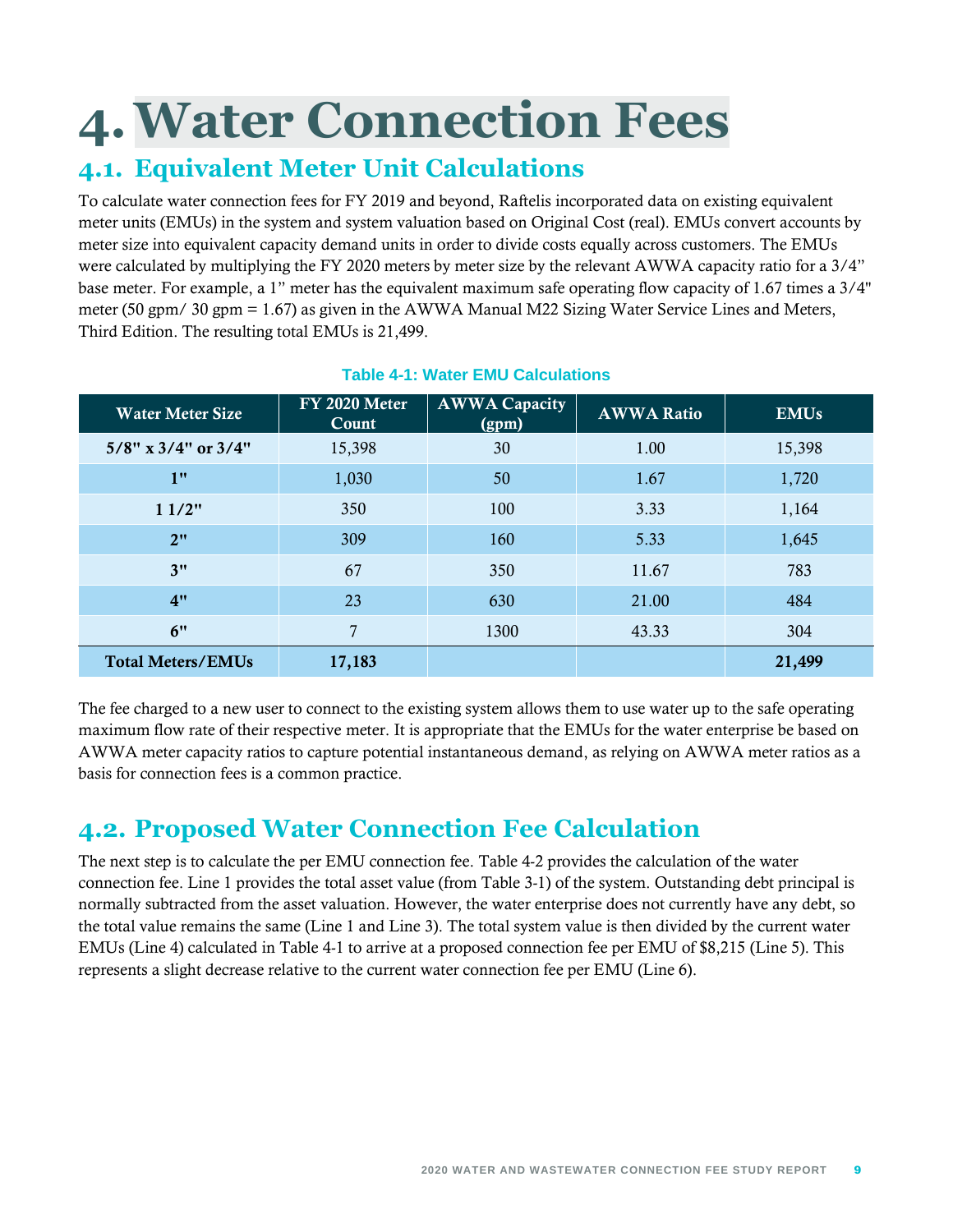<span id="page-14-0"></span>

| Line<br>No.    | <b>Water Connection Fees</b>            | <b>FY 2020</b> |
|----------------|-----------------------------------------|----------------|
| 1              | Water System Asset Value                | \$176,602,549  |
| 2              | Less Outstanding Debt Principal         | \$0            |
| 3              | Water System Value                      | \$176,602,549  |
| $\overline{4}$ | <b>Current Water EMUs</b>               | 21,499         |
| 5              | <b>Proposed Connection Fee (\$/EMU)</b> | \$8,215        |
| 6              | <b>Current Connection Fee</b>           | \$8,600        |

#### **Table 4-2: Water Buy-in Connection Fee Calculation**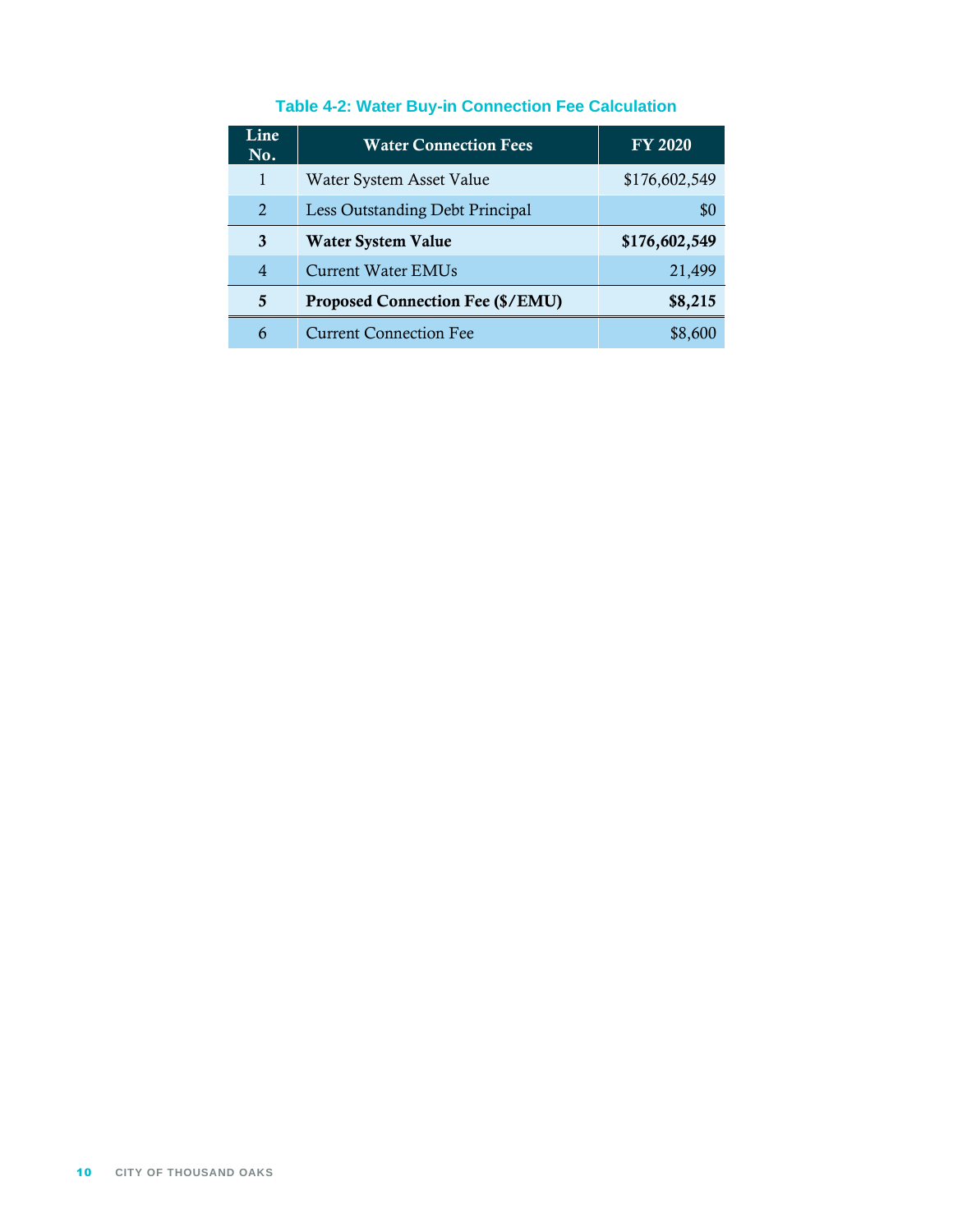## <span id="page-15-0"></span>**5. Wastewater Connection Fees**

## <span id="page-15-1"></span>**5.1. Service Unit Derivations**

The City utilizes EMUs to fairly and equally allocate the water assets' value across the different meter sizes in service. Similarly, the City uses Service Units (SU) for the wastewater system. A SU represents a unit equal across all customer classes after normalizing for both wastewater flow and strength (as opposed to an Equivalent Residential Unit which only normalizes for wastewater flow). Service units for the customer base total 53,534 and were derived during the 2019 wastewater financial plan update study. Each account is assigned a number of SUs based on how it relates to a typical single-family residential customer's wastewater flow and strength.<sup>1</sup> As with the water enterprise, the wastewater connection fees will use the Buy-In Approach.

## <span id="page-15-2"></span>**5.2. Proposed Per SU Connection Fee Calculation**

The next step is to calculate the per SU connection fee. [Table 5-1](#page-15-3) provides the calculation of the wastewater connection fee. Line 1 provides the total asset value [\(Table 3-1\)](#page-12-2) of the system. Outstanding debt principal is subtracted from the asset valuation as the City does not fully own the asset associated with the debt until that remaining principal is paid. The debt payments are funded through rate revenues, which new development will pay once connected. The net value of the wastewater system is shown in Line 3. This is divided by the total SUs in Line 4 to arrive at a proposed connection fee of \$8,897 per SU. This represents a \$451 increase relative to the current wastewater connection fee per SU in Line 6.

<span id="page-15-3"></span>

| Line<br>No.    | <b>Wastewater Connection Fees</b>      | <b>FY 2020</b> |
|----------------|----------------------------------------|----------------|
| 1              | Wastewater System Asset Value          | \$483,937,850  |
| $\overline{2}$ | Less Outstanding Debt Principal        | \$7,619,364    |
| 3              | <b>Wastewater System Value</b>         | \$476,318,486  |
| $\overline{4}$ | <b>Current Wastewater SUs</b>          | 53,534         |
| 5              | <b>Proposed Connection Fee (\$/SU)</b> | \$8,897        |
| 6              | <b>Current Connection Fee</b>          | \$8,455        |

#### **Table 5-1: Wastewater Buy-in Connection Fee Calculation**

<sup>1</sup> For more detail on the determination of Service Units (SUs), please refer to the *2020 Wastewater Enterprise Financial Plan and Cost of Service Update Report* provided by Raftelis to the City in October 2019.